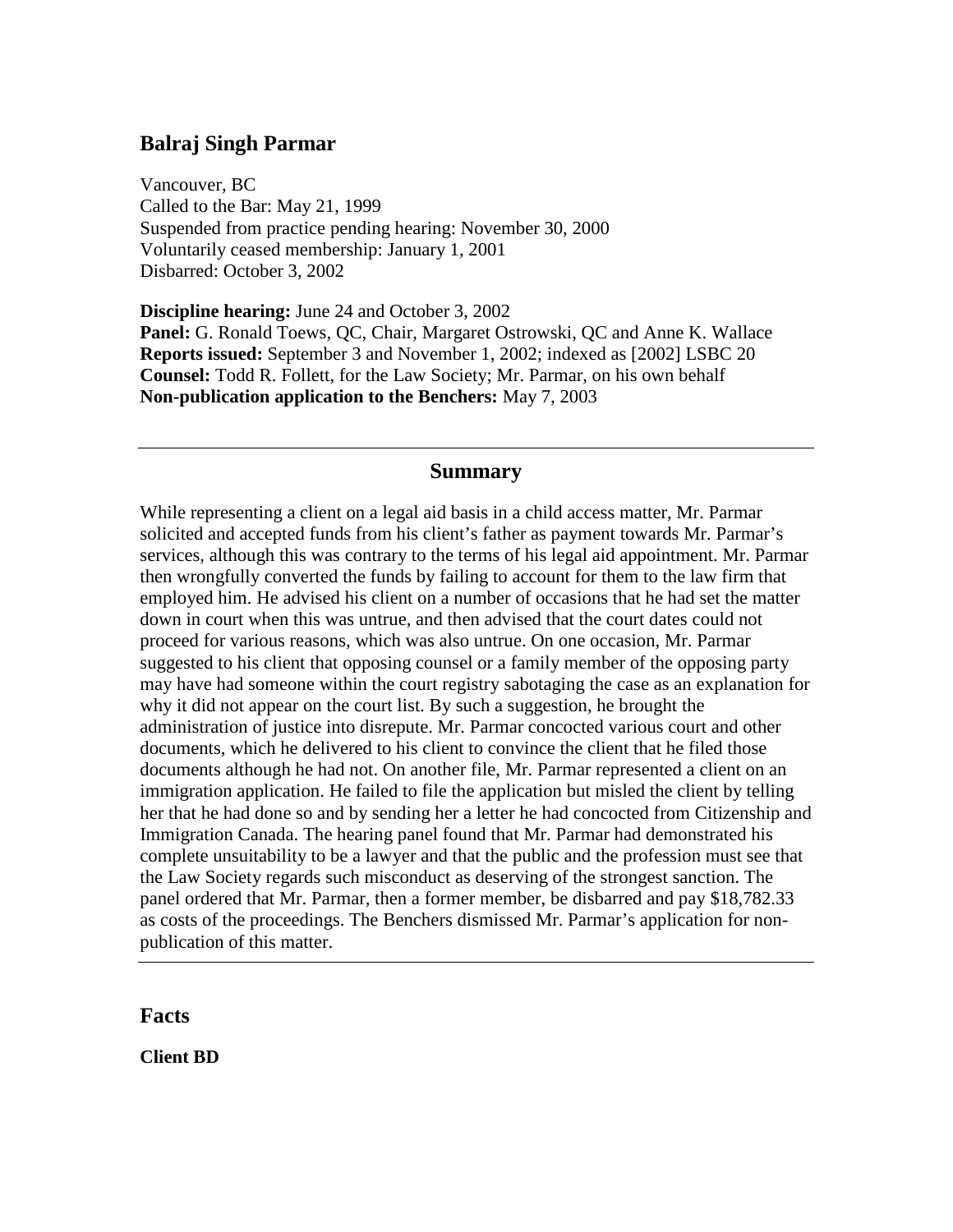In Feburary, 2000 Mr. Parmar began representing BD on a legal aid retainer in a family law matter. BD was seeking to set aside an ex parte order ending access to his child.

Mr. Parmar told BD that, because the file was complex and required extra work, BD must pay him \$5,000 since legal aid did not pay enough. Mr. Parmar asked to receive one-half this amount prior to the hearing and suggested BD contact his family for the money since BD lived on a disability pension and was unable to pay.

BD's father subsequently withdrew \$2,500 from his bank account in cash and paid it to Mr. Parmar. Mr. Parmar, who was an employed associate of a law firm, did not account to his firm for this money but instead wrongfully converted it to his own use.

Although BD had told Mr. Parmar that his case was urgent, Mr. Parmar delayed on bringing the matter to court and gave various explanations for the delay. He first advised BD that the application would proceed in Supreme Court on April 13, 2000, but told the client that day that the case had been adjourned because opposing counsel had filed a praecipe stating she had insufficient time to prepare. Mr. Parmar delivered to his client a copy of the purported praecipe. In fact, Mr. Parmar misled his client as he had not set the matter down for April 13, there was no adjournment by opposing counsel and Mr. Parmar had concocted the praecipe.

Mr. Parmar next told BD that the matter would be heard on May 5, 2000, but called his client that day to say he was ill and would not be able to attend court. In fact, Mr. Parmar had not set the matter to proceed on May 5. He then advised BD that that matter would proceed on May 19. Mr. Parmar reached BD on his cell phone on May 19, while BD was en route for court, to say that the hearing would not proceed as Mr. Parmar had settled the matter with opposing counsel. In fact, Mr. Parmar had not set the matter for May 19 and had not reached a settlement. Both his statements misled his client.

Mr. Parmar told BD that the matter was to proceed in court on June 2. When BD arrived at the courthouse that day, Mr. Parmar told him the case had been deleted from the list. He suggested that counsel representing BD's former wife, or a member of her family, may have someone within the court registry sabotaging the case. He suggested this as a reason the matter had not been on the court lists. Mr. Parmar in fact had never set down a June 2 court date and his explanations to his client were untrue.

BD, his father and his sister confronted Mr. Parmar and asked him to explain why the various court dates had not proceeded. BD said that he had made enquiries and learned that nothing had been filed in the registry since he had retained Mr. Parmar. BD asked for copies of all the documents that Mr. Parmar said he had filed.

On June 29 Mr. Parmar faxed BD documents purporting to be notices of motion dated April 1, May 29 and June 23, 2000. These were not in fact documents that had been filed. Mr. Parmar concocted them for delivery to his client.

On July 13, 2000 Mr. Parmar made an application in BC Supreme Court on behalf of BD to set aside the ex parte order, but the application was dismissed. One of the reasons the court gave for the dismissal was that it did not have a transcript of the reasons of the court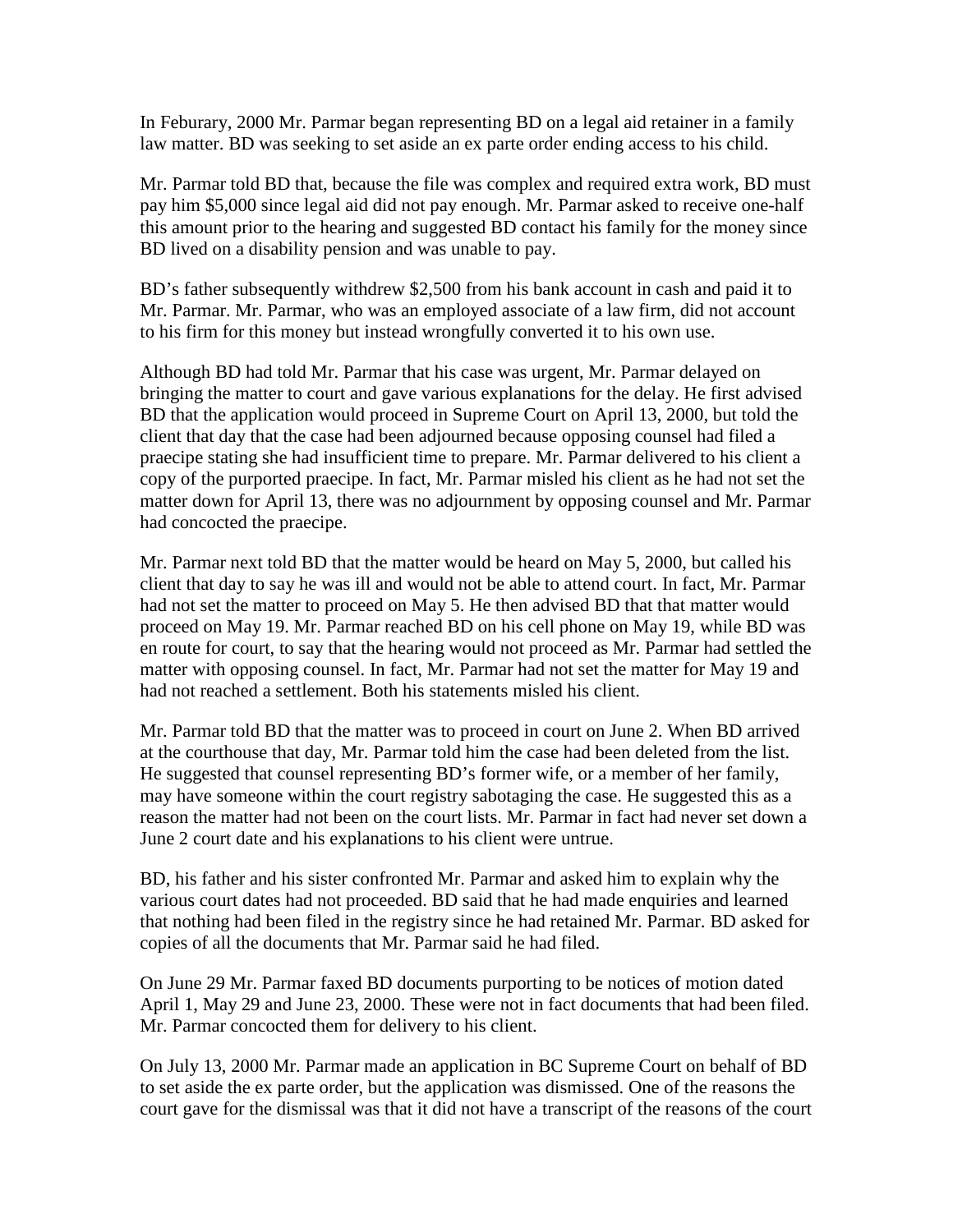that had made the original order. Mr. Parmar told BD that he had ordered the transcript. On making enquiries, however, BD came to the view that no transcript had been ordered.

On August 10 Mr. Parmar gave BD a copy of a letter purportedly from a transcription company confirming that the transcript had been ordered. In fact Mr. Parmar had not ordered a transcript and had concocted the letter. He also sent his client copies of notices of motion dated April 1, April 16, May 10, May 29 and June 23, which he said had been filed in the court registry. In fact Mr. Parmar had not filed these documents but had concocted them for delivery to his client.

## **Client DC**

In February, 1999 DC retained Mr. Parmar to complete an urgent application for family class sponsorship of her husband who resided in India but wished to come to Canada. In April, 1999 DC signed a document that Mr. Parmar advised was an application for sponsorship. Mr. Parmar told his client he would file the document immediately.

Mr. Parmar rendered an account to DC. As the matter did not seem to progress, DC made enquiries of Citizenship and Immigration Canada. In January, 2000 she learned that no application had been submitted in 1999.

DC contacted Mr. Parmar and asked for an explanation. Mr. Parmar insisted that the application had been filed and offered to provide proof. After several telephone conversations with DC, Mr. Parmar faxed to his client a letter purportedly from the case processing centre of Citizenship and Immigration Canada. In fact, Mr. Parmar had not filed his client's application and had concocted the letter that he faxed to her.

# **Verdict**

The hearing panel found that Mr. Parmar was guilty of professional misconduct in the following:

## **Client BD**

- soliciting and accepting funds as payment for legal services when he was representing a client on legal aid, contrary to the terms of his legal aid retainer;
- wrongfully converting funds received from his client's father by failing to account for those funds to the law firm that employed him;
- advising his client on a number of occasions that he had set down a matter in court when this was untrue;
- advising his client that such court dates could not proceed for various reasons, which were untrue, including one occasion on which he suggested that opposing counsel or a family member of the opposing party may have had someone within the court registry sabotaging the case and, by such a suggestion, bringing the administration of justice into disrepute; and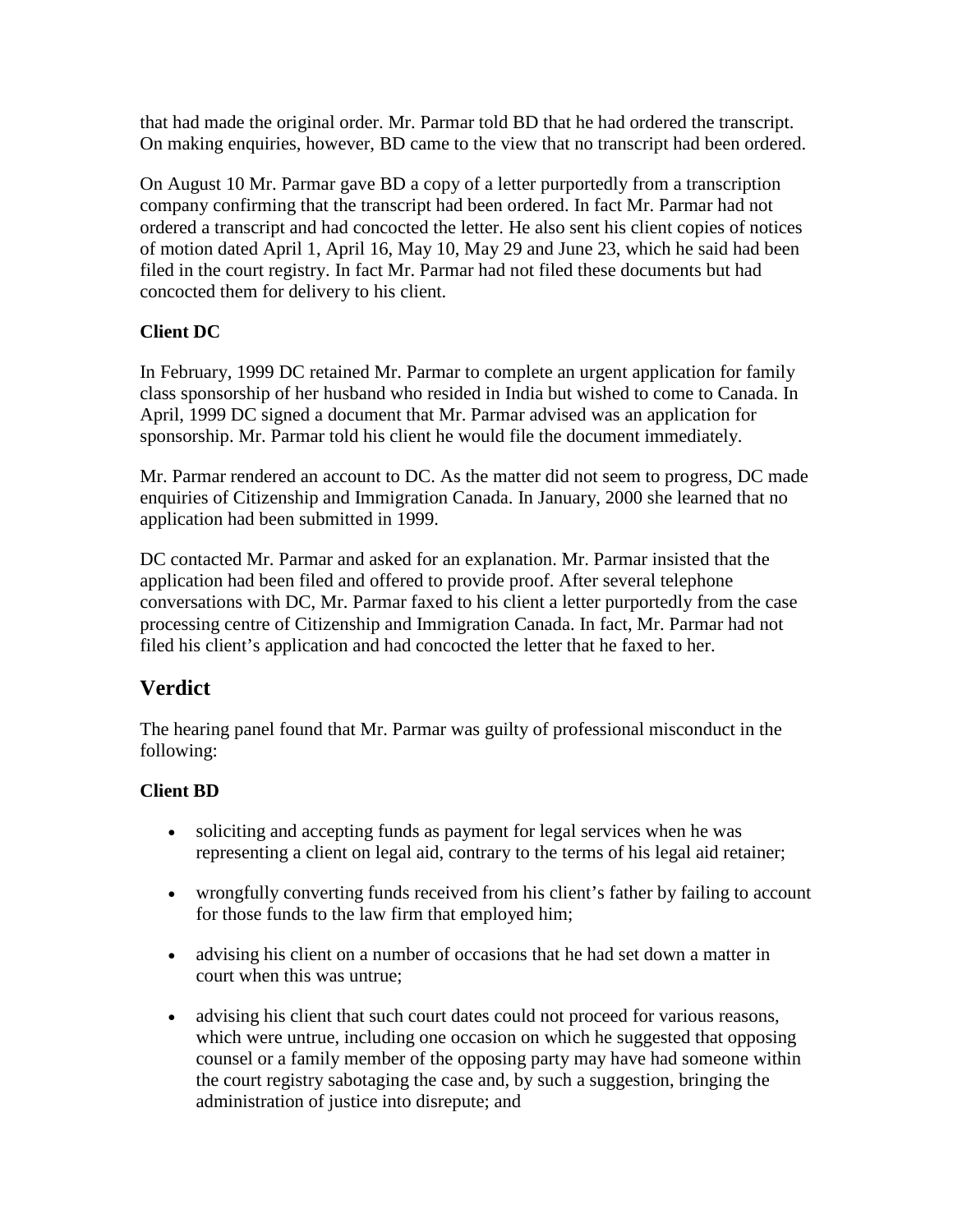• concocting various court documents and other documents and delivering these to his client.

### **Client DC**

- failing to file an application for a client in an immigration matter and misleading the client by telling her the application had been filed; and
- concocting a letter purportedly from Citizenship and Immigration Canada and delivering that letter to his client in an attempt to deceive her.

## **Penalty**

The hearing panel stated that Mr. Parmar had violated a broad range of fundamental rules that govern the legal profession, thereby demonstrating his total unsuitability to be a lawyer. He had lied to his clients and bolstered his lies by forging court documents and other documents. He had further bolstered his lies by suggesting that opposing counsel or the client's ex-wife were influencing someone within the court registry to sabotage his client's case and, by this suggestion, bringing the administration of justice into disrepute. Mr. Parmar received money as fees from his client's father, even though such payment violated the terms of his agreement with Legal Services Society, and he wrongly converted this money to his own use, rather than depositing it to the trust account of the law firm that employed him.

Mr. Parmar tried to deceive another client in an immigration matter by showing her an immigration document that he had concocted and claimed to have filed when he had not in fact done so.

Mr. Parmar's clients in these circumstances were left without the legal redress they expected and had to retain other lawyers. While Mr. Parmar told the panel that he did not intend to hurt anyone, he knew that he did in fact hurt his clients.

The panel found that Mr. Parmar suffered from clinical depression, but this was not an excuse for or a mitigation of his professional misconduct, and that he admitted he knew his behaviour was wrong.

The panel was mindful of the issues of general deterrence and public confidence in the integrity of the legal profession. The public and the profession must see that the Law Society regards such misconduct as deserving of the strongest sanction.

The panel ordered that Mr. Parmar:

- 1. be disbarred; and
- 2. pay \$18,782.33 as costs of the proceeding.

The Law Society published notices of Mr. Parmar's disbarment in October, 2002. Mr. Parmar applied to the Benchers for an order that no summary of his discipline hearing be